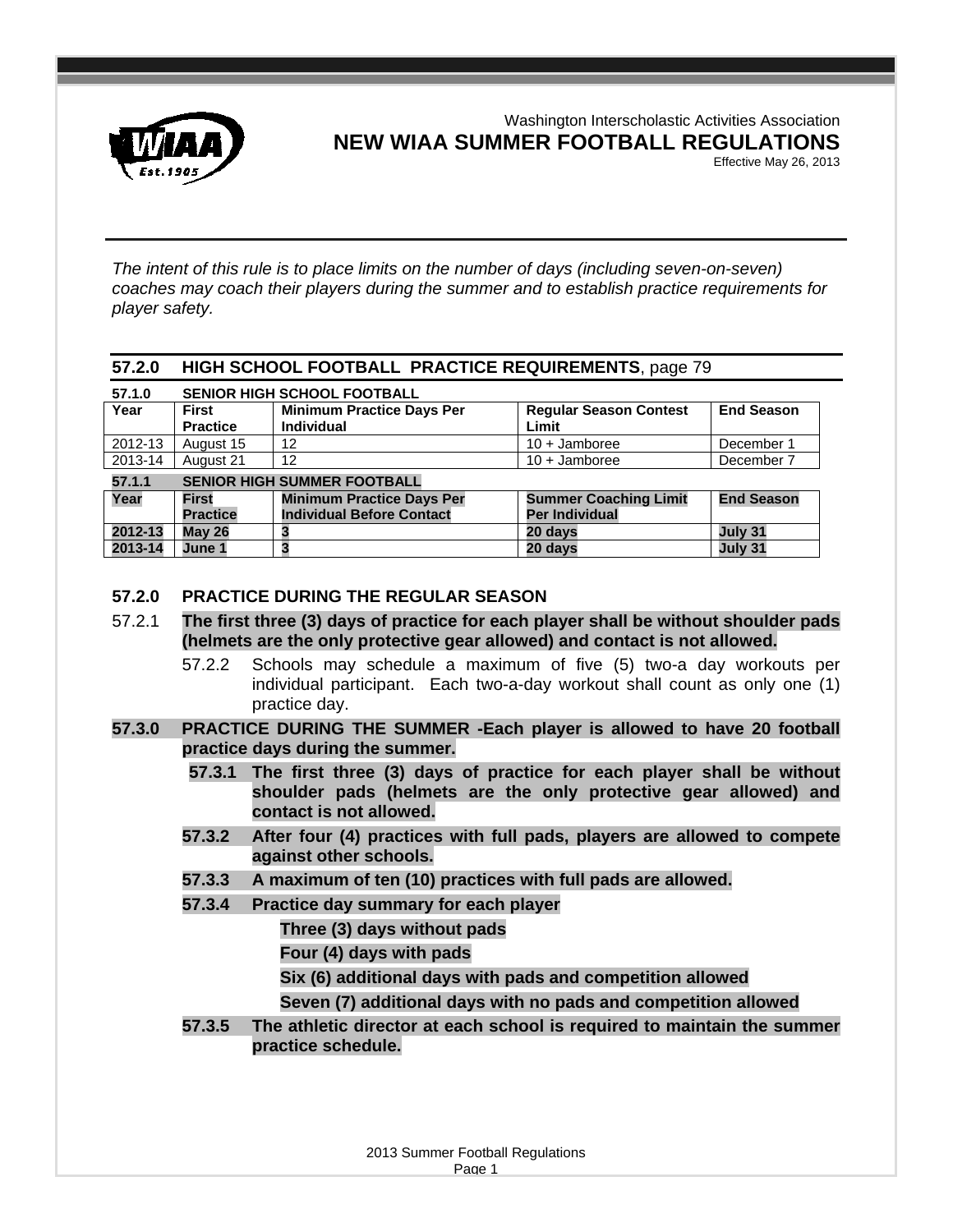**Definition of summer:** Though references are commonly made for "spring football, the Sunday following the WIAA spring state championships is the first day of summer for high school students. Summer for middle school students is the first day following the final spring league event. Whether a student is participating or not in a spring sport, or if a school has a contest or not on that final league contest date, summer does not begin until the day following that final middle level league contest date. It is important for high school coaches to know when summer begins for incoming freshman, because it most likely is not the same date as it is for upper class students already members of that high school, and incoming freshmen may be coming from different middle schools, so the first day of summer may be different for each of them.

# **WIAA practice regulations that apply:**

- 17.11.0 The physical examination rule applies.
- 17.12.5 One day is equal to one practice.
- 17.12.7 Practice on a game day shall not allow an athlete to compete on that day. To clarify: All precontest practices must be completed at least the day before an athlete would be allowed to compete against another school.

## **FREQUENTLY ASKED QUESTIONS**

- 1. Is each coach or each player limited to 20 days of coaching?  **The 20 day limit is per player, not collectively for the team.**
- 2. I plan to work with the high school players beginning the Monday after the high school spring tournaments. Since the middle level spring season does not end until mid-June, incoming freshman will not be allowed to practice until that next day. I could run separate practices for the incoming freshman beginning that next day, correct?

 **Yes. The 20 days of coaching is per player, not a total number for the team. Each player is allowed a maximum of 10 practice days in full pads and 20 practice days total.** 

### 3. Do the WIAA eligibility rules apply during summer football?

 **WIAA eligibility rules do not apply during the summer. Each school district, however, has the authority to determine what eligibility criteria must be met for the students that will participate in the summer school-sponsored programs.** 

- 4. What is considered full pads or full contact practices? **The three (3) days without pads and four (4) days with pads are treated the same as the regular season pre-contest practice requirement.**
- 5. If my team practices twice in a day, that will count as two practices completed, right? **No, one day is equal to one practice, regardless of the number of times the team practices that day.**